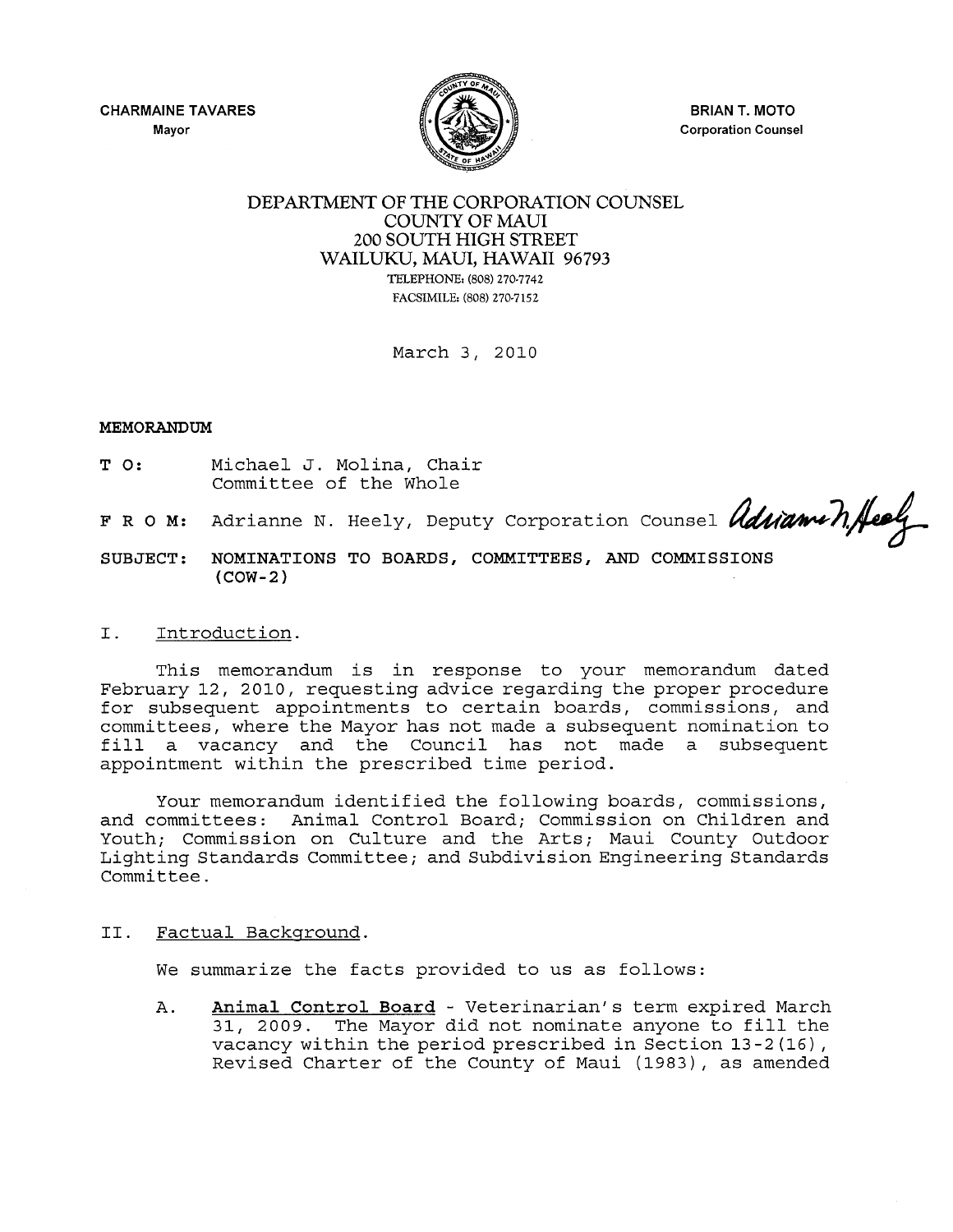Michael J. Molina, Chair Committee of the Whole March *3 1 2010*  Page 2

> ("Charter").<sup>1</sup> Council did not nominate anyone within the sixty-day period prescribed in Section 13-2(16) of the Charter and Section  $2.41.050(A)$ , Maui County Code  $(MCC")$ .<sup>2</sup>

- B. **Commission on Children and Youth**  Member Rafael Boritzer resigned, effective October 9, 2009. By letter dated October 14, 2009, the Mayor notified Council of<br>Boritzer's resignation. The Mayor did not nominate The Mayor did not nominate anyone to fill the vacancy within the thirty-day period prescribed in Section  $13-2(17)$  of the Charter.<sup>3</sup> Council did not nominate anyone within the sixty-day period prescribed in Section 13-2(17) of the Charter and Section 2.41.050(A), MCC. However, by letter dated February 25, 2010, the Mayor submitted the name of a nominee, Janet Bernejo Barrera, to fill the vacancy resulting from Boritzer's resignation.
- C. **Commission on Culture and the Arts**  Member Veronica Yamanoha resigned <sup>l</sup>effective June *<sup>25</sup>* <sup>1</sup>2009. By letter dated June 26, 2009, the Mayor notified Council of<br>Yamanoha's resignation. The Mayor did not nominate The Mayor did not nominate anyone to fill the vacancy within the thirty-day period prescribed in Section 13-2(17) of the Charter. Council did not nominate anyone within the sixty-day period prescribed in Section 13-2 (17) of the Charter and Section  $2.41.050(A)$ , MCC.
- D. **Maui County Outdoor Lighting Standards Committee**  Member Margie Grace Kelm resigned, effective September 1, 2009. By letter dated September 2, 2009, the Mayor notified Council of Kelm's resignation. The Mayor did not nominate anyone to fill the vacancy within the thirty-day period prescribed in Section 13-2(17) of the Charter.

 $2.41.050 (A)$ , MCC, relates to the nomination of members of boards and commissions by the Council. *See infra*, Analysis and Discussion.

 $3$  Section 13-2(17) of the Charter relates to vacancies on a commission or board due to death, resignation or removal of a member. *See infra*, Analysis and Discussion.

 $1$  Section 13-2(16) of the Charter relates to vacancies on a commission or board due to the expiration of a member's term. *See*  infra, Analysis and Discussion.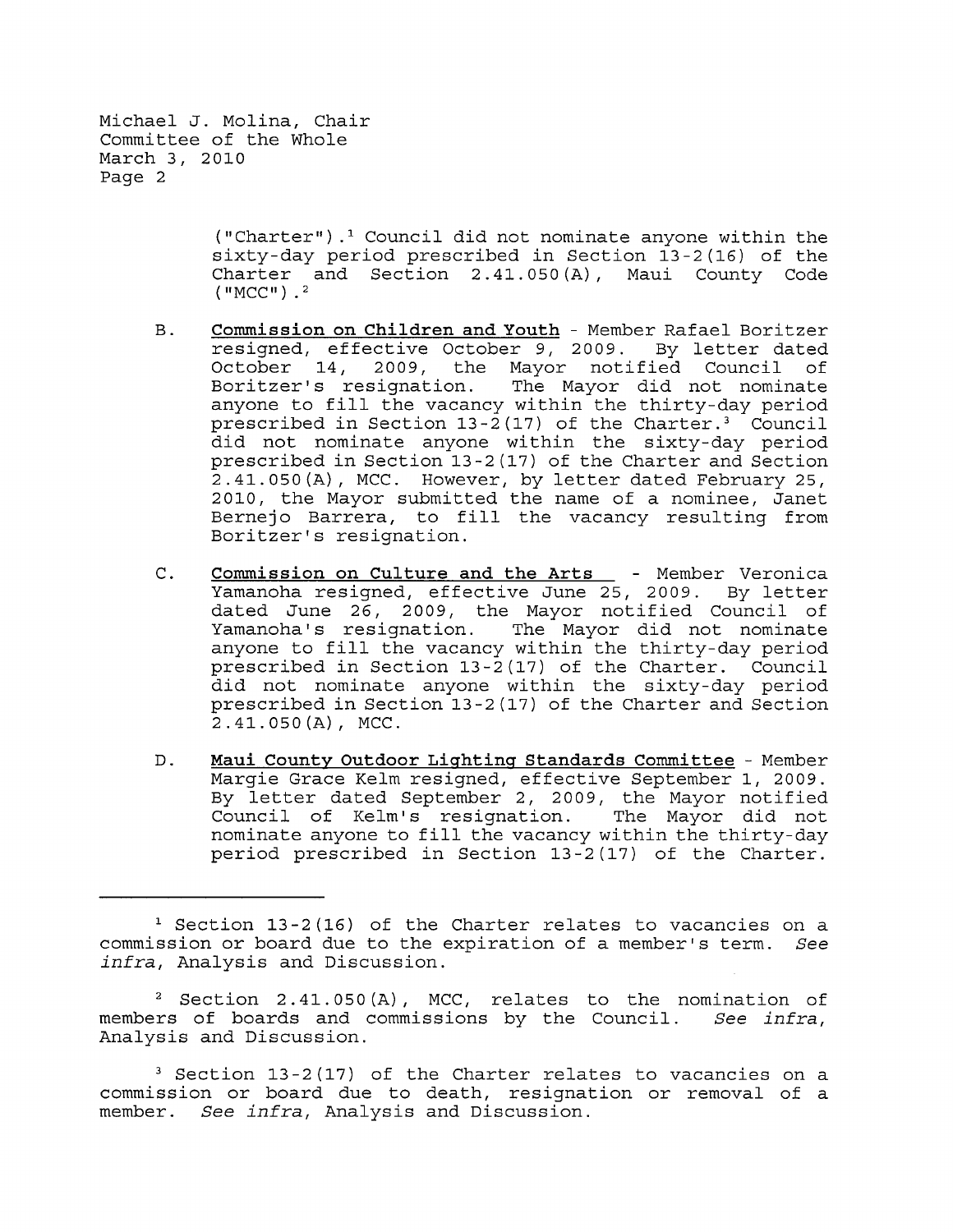Michael J. Molina, Chair Committee of the Whole March 3, 2010 Page 3

> Council did not nominate anyone within the sixty-day period prescribed in Section 13-2(17) of the Charter and Section 2.41.050(A), MCC.

E. **Subdivision Engineering Standards Committee** - Member Brooks Aoki resigned, effective March 24, 2009. By letter dated April I, 2009, the Mayor notified Council of Aoki's resignation. The Mayor did not nominate anyone to fill the vacancy within the thirty-day period prescribed in Section 13-2(17) of the Charter. Council did not nominate anyone within the sixty-day period prescribed in Section 13-2(17) of the Charter and Section 2.41.050(A), MCC.

### III. Analysis and Discussion.

Section 13-2(16) of the Charter states:

A vacancy on a commission or board due to the expiration of a member's term shall be filled as follows:

Not more than seventy (70) days nor less than sixty (60) days before the vacancy is to occur the mayor shall submit to the council the name of the mayor's nominee to fill the vacancy. Within sixty (60) days thereafter the council shall act to approve or disapprove the nominee. If the council disapproves the nominee, it shall immediately so notify the mayor of its action. The mayor shall then submit the name of a second nominee to the council within ten (10) days and the council shall act<br>thereon within sixty (60) days. The process shall thereon within sixty (60) days. *continue until the vacancy is filled.* In the event that the council fails to approve or disapprove a nominee within the time periods provided for herein, the nominee shall be deemed appointed to fill the vacancy upon its occurrence. If the mayor fails to submit the name of a nominee within the times provided for herein, the council may within sixty (60) days nominate and approve the appointment of an individual to fill the vacancy. (Emphasis added)

Section 13-2(17) of the Charter states:

A vacancy on a commission or board due to death, resignation or removal shall be filled as follows: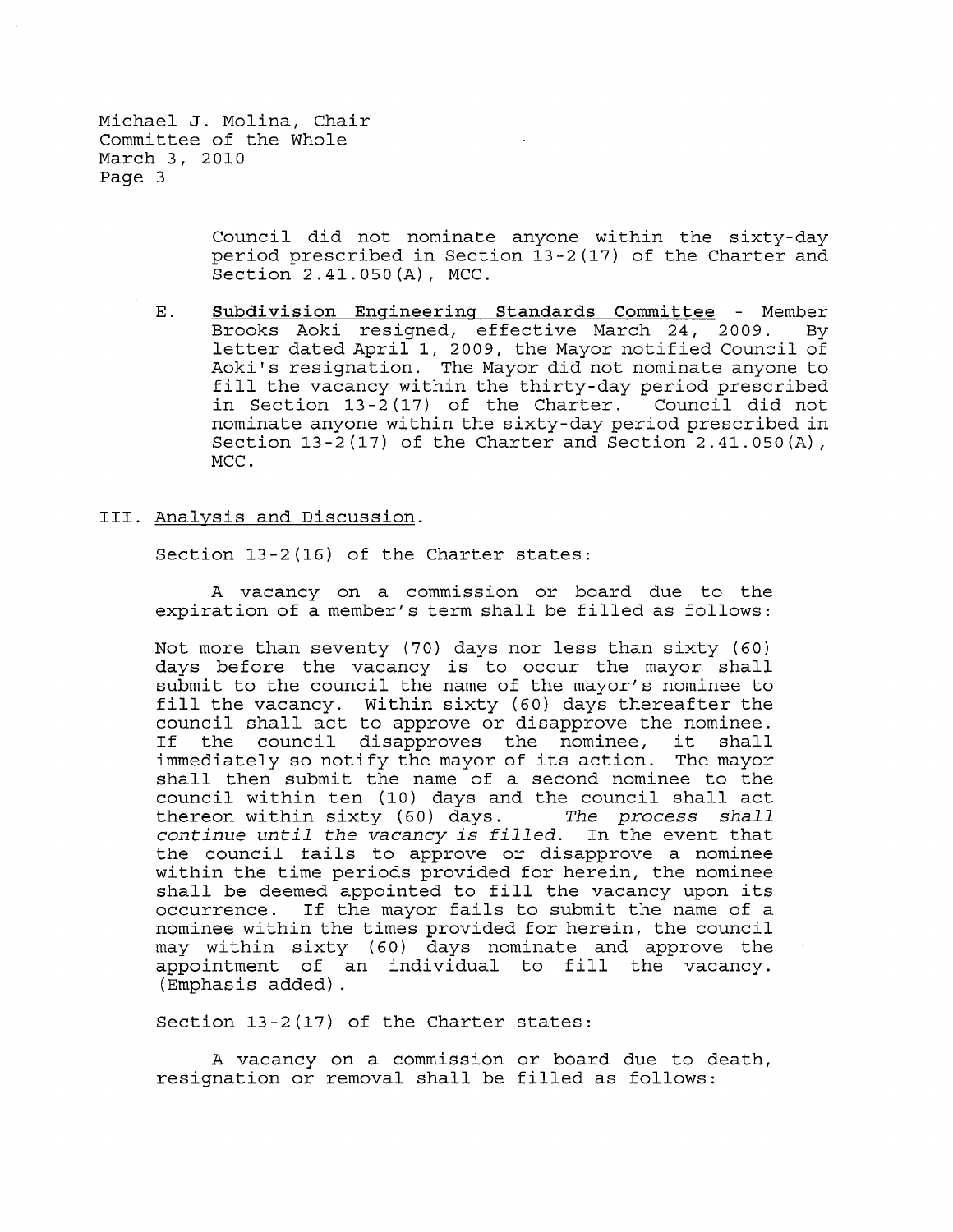Michael J. Molina, Chair Committee of the Whole March 3, 2010 Page 4

> Within thirty (30) days of the occurrence of a vacancy the mayor shall submit to the council the name of the mayor's nominee to fill the vacancy. Within sixty (60) days thereafter the council shall act to approve or disapprove the nominee. If the council disapproves the nominee it shall immediately so notify the mayor of its action. The mayor shall then submit the name of a second nominee to the council within ten (10) days and the council shall act thereon within sixty (60) days. This council shall act thereon within sixty (60) days. *process shall continue until the vacancy is filled.* In the event that the council fails to approve or disapprove a nominee within the time periods provided for herein, that nominee shall be deemed appointed to fill the vacancy upon its occurrence. If the mayor fails to submit the name of a nominee within the times provided for herein, the council may within sixty (60) days nominate and approve the appointment of an individual to fill the vacancy. (Emphasis added) .

Section 2.41.050(A), MCC, states:

In accordance with section 13-2, Revised Charter of the County of Maui (1983), as amended, should the mayor fail to submit the name of a nominee within the times provided for by law, the council may, within sixty days after the expiration of the times so provided, nominate and approve the appointment of an individual to fill a vacancy. If the mayor submits the name of a nominee within the sixty-day period, the mayor's submittal shall be deemed invalid.

Sections 6.04.095, 2.39.010, 2.37.020, 20.35.110, and 18.40.010, MCC, relating to the Animal Control Board, Commission on Children and Youth, Commission on Culture and the Arts, Maui County Outdoor Lighting Standards Committee, and Subdivision Engineering Standards Committee, respectively, provide that members be appointed by the Mayor with the approval of the Council.

The Charter and MCC do not specifically address procedures for the appointment of persons to boards, commissions, and committees where the Mayor and the Council have not made appointments within the periods prescribed by the Charter and MCC. However, MCC sections pertaining to the boards identified in this memorandum do state that members are to be appointed by the Mayor, and neither the Charter nor the MCC explicitly authorize or empower another officer or entity, such as the Council, to nominate persons in the circumstances described herein.